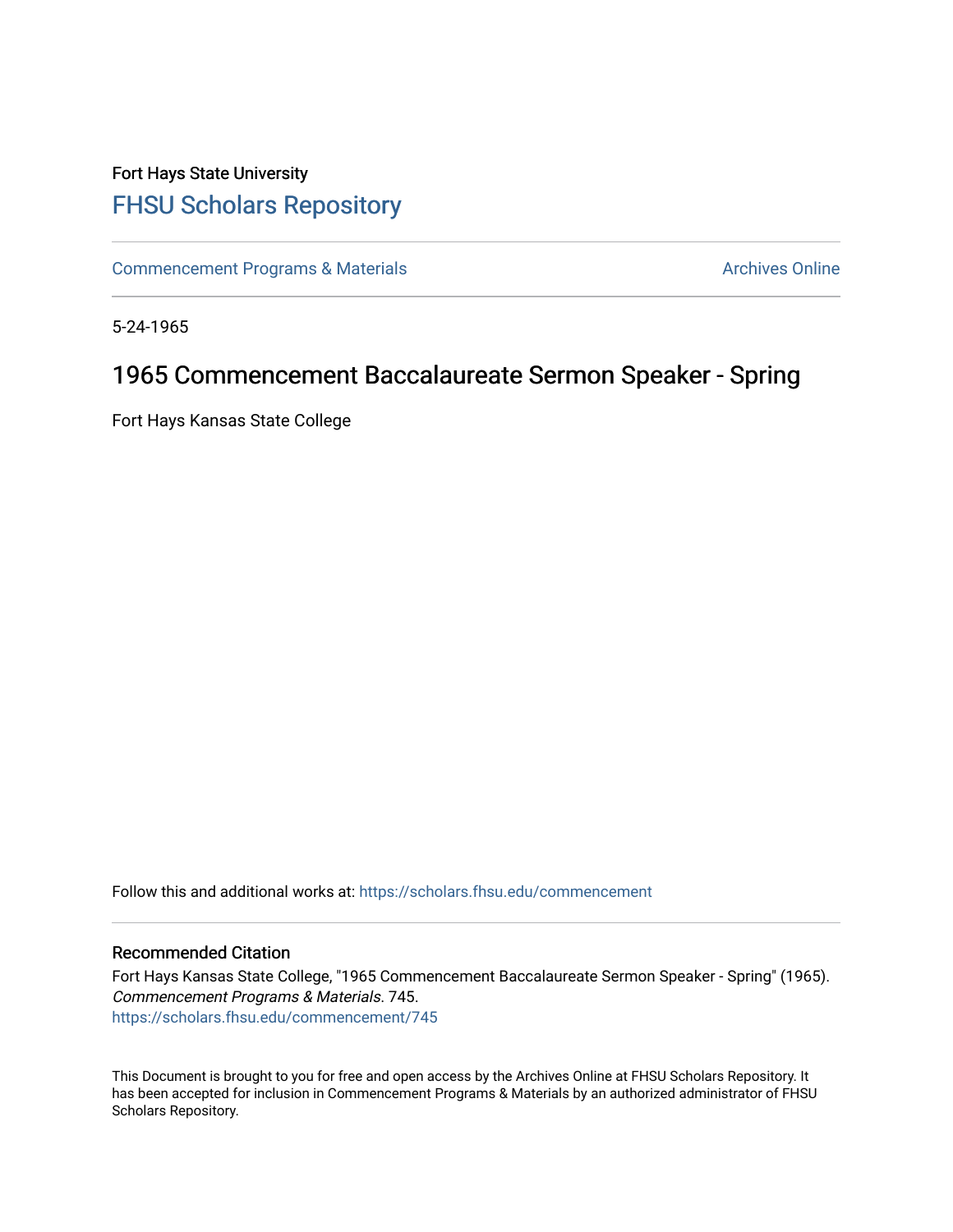May 25, 1965

Pastor Myron **R.** Chartier 710 Park Drive Hays, Kansas

Dear Pastor Chartier:

Just a brief note to thank you for your part in our Baccalaureate service on May 23. We were sorry that we were unable to hold the services in Lewis Field, but weather as it was, it was felt that it would be best if we were to be inside. As it turned out, we could have been out of **doore,**  but it was pretty hard to predict that at 2:30 on Sunday afternoon .

Again, let me say thanks for your part in our services.

Sincerely,

John D. Garwood Dean of the Faculty

**JDG:** las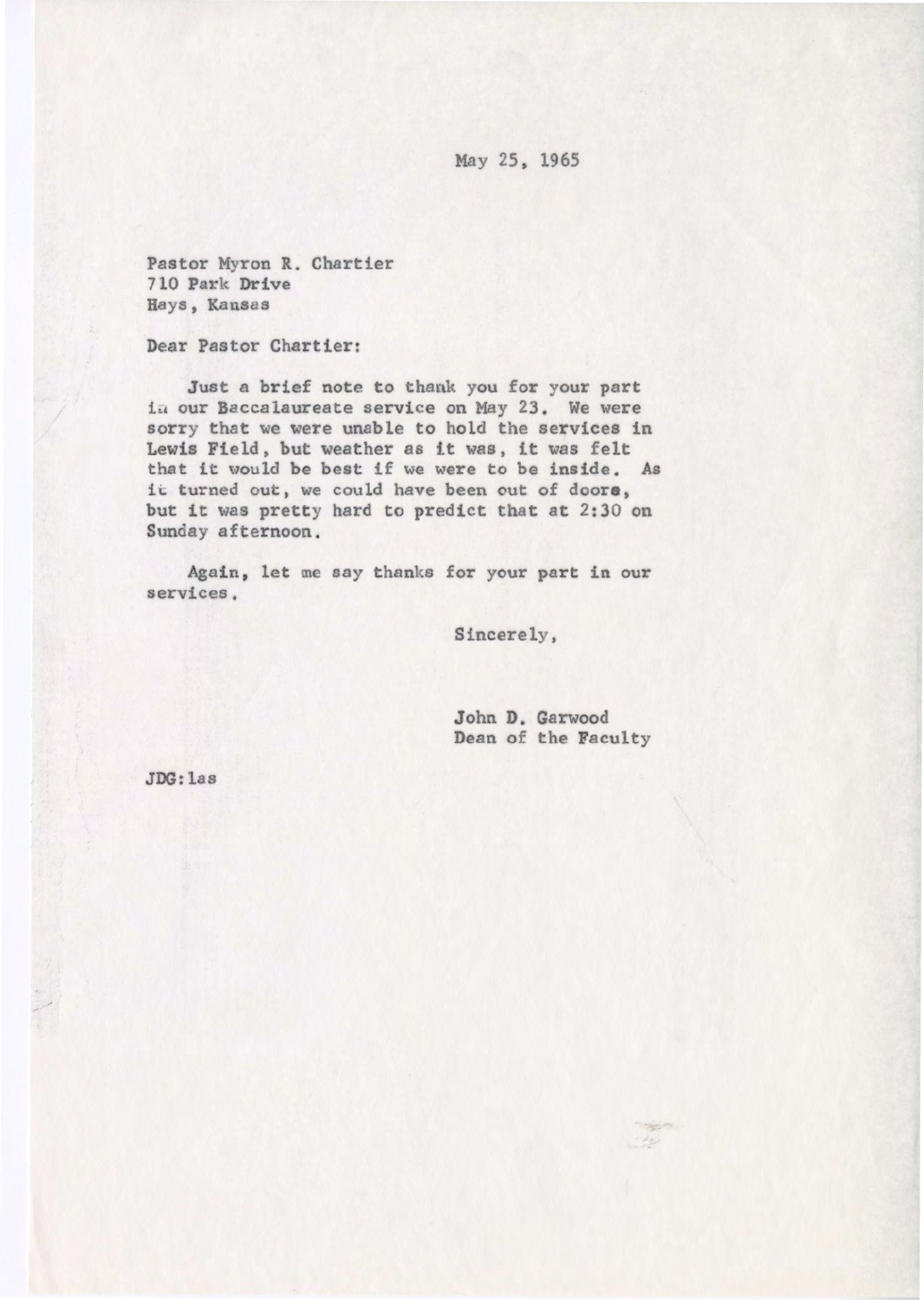May 25, 1965

Mr. Norman R. Simmons 316 W 8th Hays , Kansas

Dear Norman:

I want to take this opportunity to thank you for giving the Invocation at our Baccalaureate service on May 23 .

I am sorry that the services could not have been held in Lewis Field, but the weather was so threatening that we felt that it was necessary to he indoors. lt is my hope that you will have a fine school year ahead of you and we will be happy to hear from you and about you in the future. Best personal wishes.

Sincerely,

John D. Garwood Dean of the Faculty

120

**JDG:** las